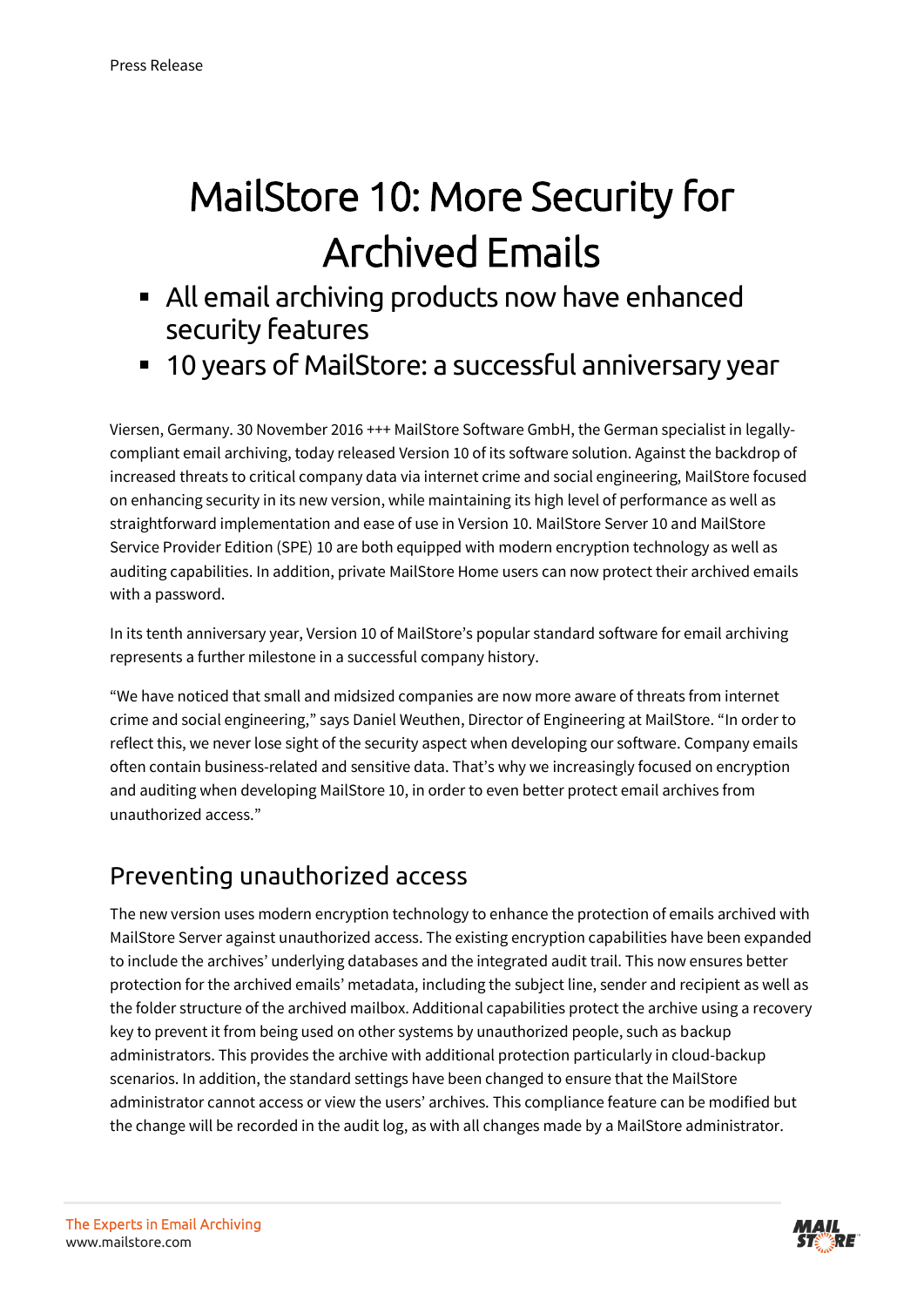### Automated update check and enhanced efficiency

A simple and effective way to ensure users have the best possible level of security is for them to always run the latest software version. The automated update check can be activated, so that it alerts IT admin staff to the availability of a software update. Administrators also benefit from more flexible archive stores that offer better cost management. This is because they can define the storage location of each component of an archive store (email content, databases and search indexes) individually.

#### Password encryption for home users

Private users of MailStore Home freeware also benefit from enhanced security in Version 10 as they can now protect their archived emails with a password. As with the fee-based MailStore solutions, users can only unlock the archive with a recovery key if they lose their password. Home users can also contribute to future developments in this popular email archiving software by activating the transmission of anonymized usage data.

#### Version 10 on the tenth anniversary

MailStore Software GmbH was founded in 2006 and is celebrating its tenth anniversary in 2016. At the same time the Carbonite subsidiary is releasing Version 10 of its software today. "With MailStore 10, we've certainly reached another milestone in our 10-year company history," says Philip Weber, Managing Director of MailStore. "With our new security features, we're responding to the growing security requirements of many industries in the US and other international markets, as well as those in the security-conscious German-speaking countries. Our expanded security capabilities also lay the foundations for the future development of our products in terms of market requirements like client access options and functional scope."

-End of the press release-

# About MailStore

MailStore Software GmbH, one of the worldwide leading manufacturers of email archiving solutions, is headquartered in Viersen, Germany (near Düsseldorf) and is a subsidiary of [Carbonite, Inc. \(Nasdaq:](https://www.carbonite.com/de)  [CARB\),](https://www.carbonite.com/de) a U.S. data protection company. Over 35,000 companies and public and educational institutions in more than 100 different countries have placed their trust in the products of this German specialist.

MailStore also offers a solution developed specifically for providers, the MailStore Service Provider Edition (SPE). This solution allows providers to offer their customers legally compliant email archiving as a managed service.